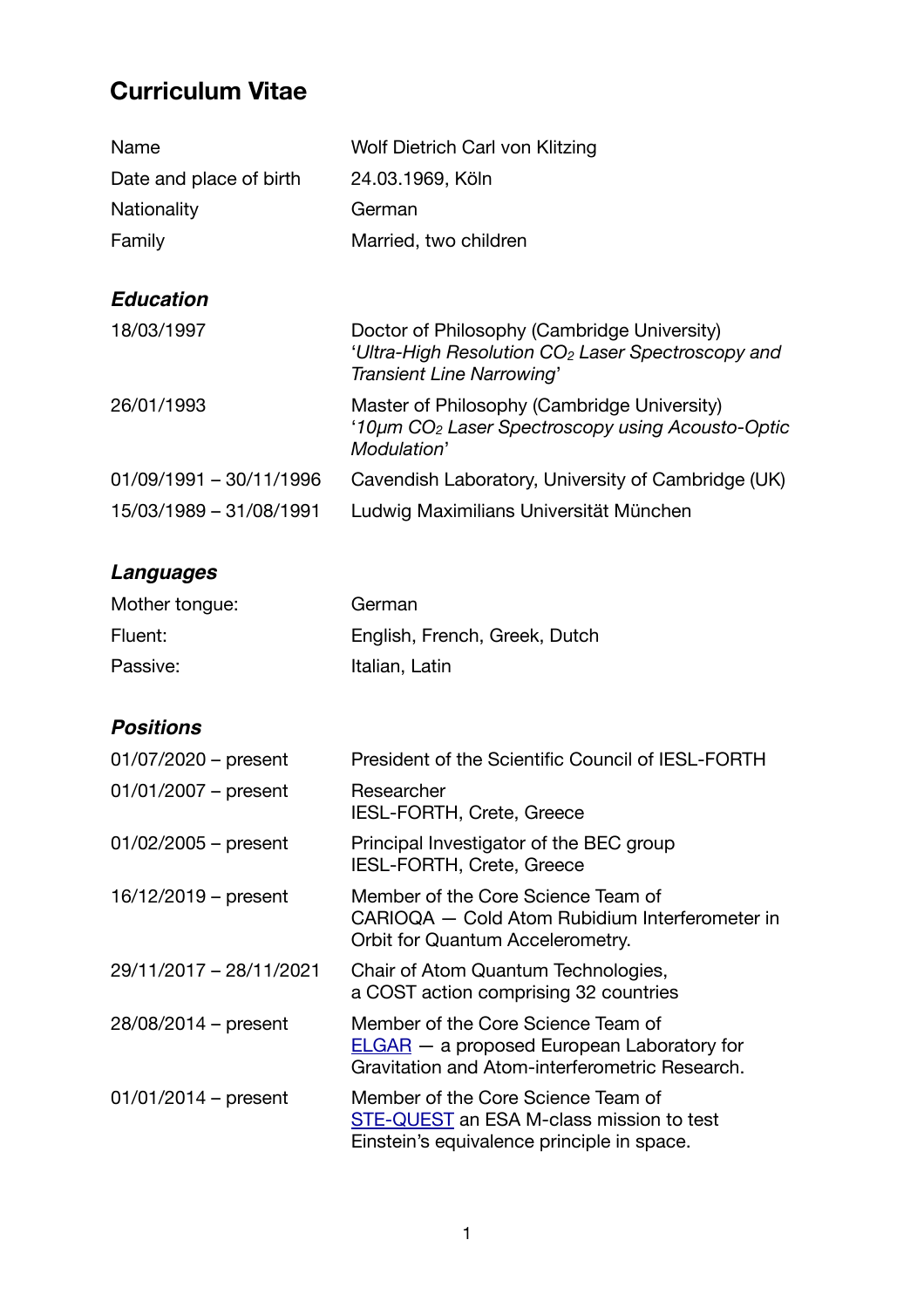| $01/05/2006 - 27/04/2010$ | Marie-Curie Excellence Team Leader<br><b>IESL-FORTH, Crete, Greece</b>                                                                                                                                                                   |
|---------------------------|------------------------------------------------------------------------------------------------------------------------------------------------------------------------------------------------------------------------------------------|
| 01/09/2000 - 30/09/2004   | FOM-Post-doctoral Fellow in the group of<br>Prof. Walraven, FOM Institute for Atomic and Molecular<br>Physics (AMOLF), Amsterdam, The Netherlands<br>(from 01/05/2004 at the Van der Waals Zeeman<br>Institute, University of Amsterdam) |
| $01/12/1999 - 31/08/2000$ | Marie Curie post-doctoral Fellow in the quantum-optics<br>group of Prof. De Martini, University of Rome 1 'La<br>Sapienza', Italy                                                                                                        |
| $01/12/1996 - 30/11/1999$ | Marie Curie Post-doctoral Fellow in the group of Prof.<br>Serge Haroche at the École Normale Supérieure, Paris,<br>France                                                                                                                |

## **Academic Distinctions**

| 08/10/2005              | 'Certificate of Excellence'<br>'Visions for Discovery in Honor of Charles H. Townes'                                            |
|-------------------------|---------------------------------------------------------------------------------------------------------------------------------|
|                         | Young Scholars Competition,<br>University of Berkeley                                                                           |
| 07/07/1999              | Best poster at Laser Spectroscopy XIV international<br>conference for 'Green lasing in microspheres at very<br>low pump powers' |
| 01/03/1994 - 31/06/1994 | Royal Society (UK), and Wolfson College Bursary                                                                                 |

# **Competitive Research Grants**

| <b>Active Grants</b>    |                                                                                                                                                        |
|-------------------------|--------------------------------------------------------------------------------------------------------------------------------------------------------|
| 01/09/2022 - 31/08/2026 | MAWI - Research Training Network PhD studentship<br>(EU)                                                                                               |
| 01/08/2019 - 31/07/2023 | NanoLace - Future and emerging Technologies (EU)                                                                                                       |
| <b>Past Grants</b>      |                                                                                                                                                        |
| 01/09/2017 - 31/09/2021 | Chair of the Cost Action Quantum Technologies using<br>Cold Atoms (AtomQT), a network of 37 countries                                                  |
| 01/06/2017 - 31/05/2019 | Scientific Coordinator of the Marie Curie Individual<br>Fellowship of Georgos Vasilakis<br><b>Quantum Enhanced Sensing with Cold Atoms</b><br>(QUESCA) |
| 01/12/2019 - 03/06/2020 | Optical Bream Steering Technology for Complex Space<br>Missions (OBST2)<br>European Space Agency (ESA)                                                 |
| 01/06/2019 - 30/05/2020 | ATTRACT grant CEMIC on cavity enhanced<br>microscopy                                                                                                   |
|                         |                                                                                                                                                        |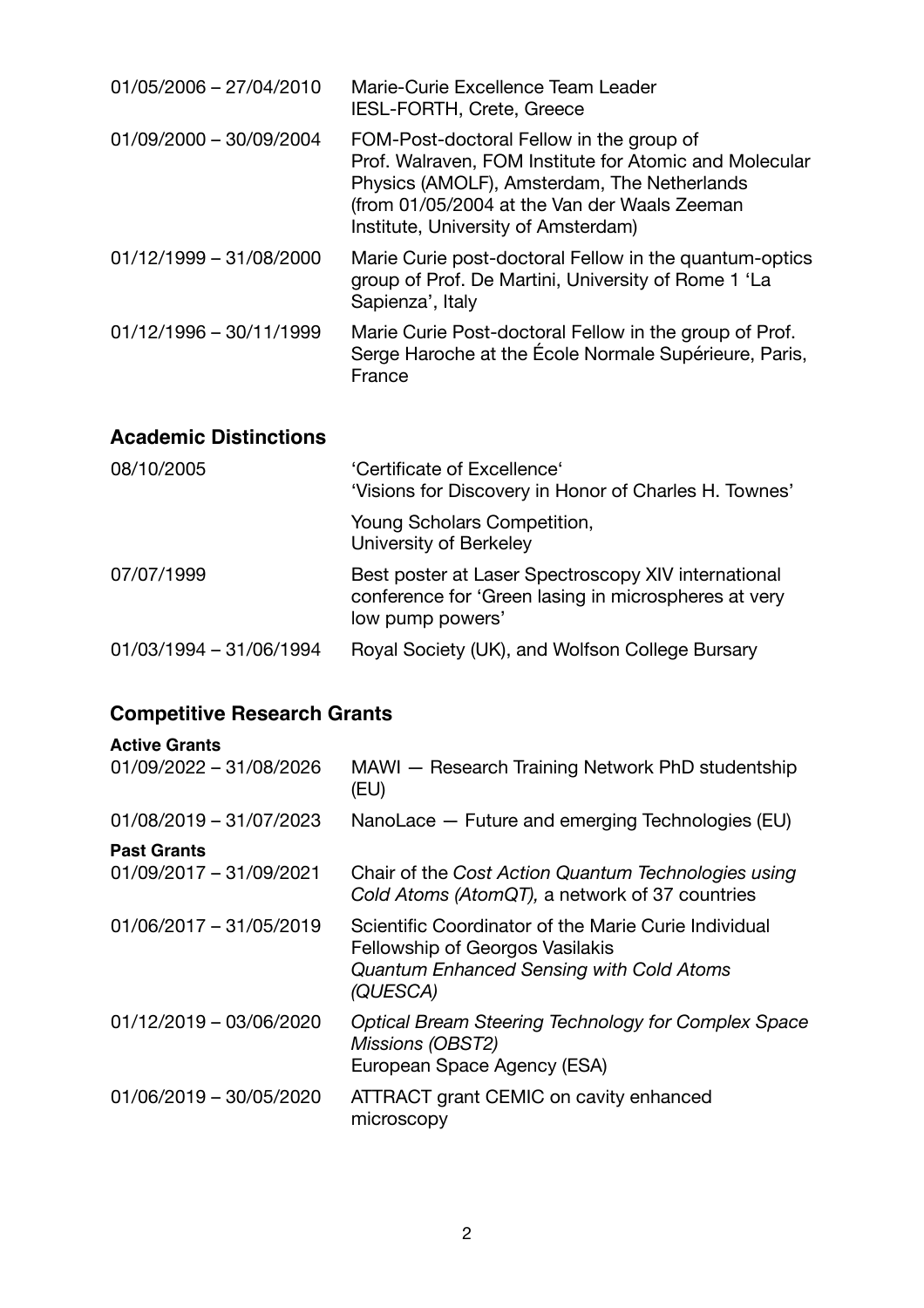| $01/01/2014 - 31/12/2017$ | <b>Optical Bream Steering Technology for Complex Space</b><br>Missions (OBST)<br>European Space Agency (ESA)                                                                      |
|---------------------------|-----------------------------------------------------------------------------------------------------------------------------------------------------------------------------------|
| 01/02/2013 - 31/07/2017   | Coordinator of ICT-STREP "Joint Collaborative Task"<br>An Guided Matter-Wave Interferometer on an Atom-<br>Chip (MatterWave)                                                      |
| 01/10/2012 - 30/09/2016   | <b>ITN Initial Networking Programme</b><br>Quantum sensor technologies and applications (QTea)<br>(36 months Ph.D., 18 months PostDoc)                                            |
| 01/05/2011 - 30/08/2015   | <b>ESF Research Networking Programme</b><br>Common perspectives for cold atoms, semiconductor<br>polaritons and nanoscience (POLATOM)                                             |
| $01/01/2005 - 31/12/2008$ | Transfer of Knowledge Grant of the EU<br>(COWATIN)                                                                                                                                |
| 01/05/2006 - 30/03/2010   | Marie-Curie Excellence Grant<br>A Guided Matter-Wave Interferometer on a Atom-Chip<br>(MatterWaves)                                                                               |
| 01/10/2006 - 30/09/2010   | Marie Curie Research Training Network<br>Engineering, Manipulation and Characterization of<br>Quantum States of Matter and Light (EMALI)                                          |
| 01/04/2008 - 30/03/2011   | <b>ESF Collaborative Research Project</b><br>Quantum-Degenerate Gases for Precision<br><b>Measurements</b><br>EuroQUASAR (QuDeGPM)                                                |
| 01/10/2009 - 30/09/2011   | 'Mexico-Europe consortium for the development of<br>applications in Quantum Information and<br><b>Communication Technologies'</b><br>FONCICYT-CONACYT fund allocation code: 94142 |
| 22/07/2012 - 27/07/2012   | <b>ESF Travel Grant.</b>                                                                                                                                                          |

### *Committees*

- 2022–2021 **Greek National Representative** for the Consultation Platform on Quantum Space Gravimetry (QSG) for Earth Observation (EO)
- 2020–2021 **Expert to the EU on Space Quantum Technologies**
- 2021 **Invited Expert to ESA** (Cross Cutting Quantum Technologies)
- 2010–2021 Member of Steering Committee **The Conference on Frontiers of Matter Wave Optics**

### *Refereeing and Editorship*

- **Reviewing for National Funding Bodies**
	- *National Science Foundation (NSF)*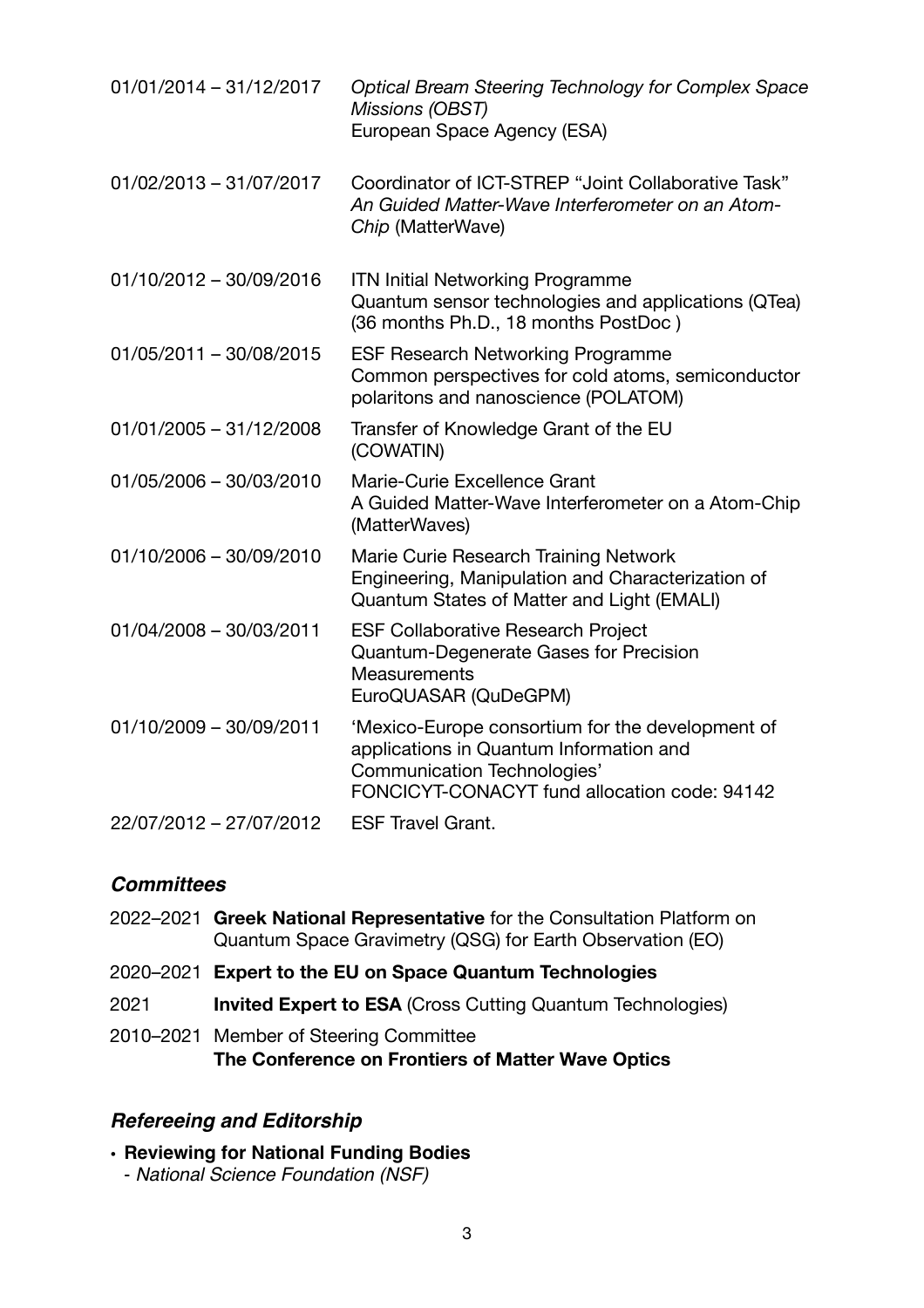*- Austrian Wissenschaftsfont 2020/21*

*- Agence Nationale de la Recherche, France 2020/21.*

#### • **Reviewing for International Organisations**

- *European Metrology Research Programme* '*High-level Strategic Reviewer*' 2017 and Reviewer for the *in* 2012 and 2015

- *EU Marie-Curie Individual Fellowships* (2017)
- *EU Marie-Curie Research and Training Networks*
- *EU Future and emerging technologies (H2020-FET-OPEN)*

#### • **Refereeing for Journals**

Nature, Nature Physics, Nature Communications, Physical Review Letters, Physical Review A, New Journal of Physics, Applied Physics Letters, The European Physical Journal D, Journal of Physics B, Applied Optics, Romanian Reports in Physics, Journal of Applied Physics, World Scientific Publishing, Singapore, Quantum Science and Technology, Acta Astronautica,

#### • **Editorship**

- Guest Editor for the *New Journal of Physics*

## *Ph.D. Examinations and Habilitations*

Nottingham / Zoom (2021)

External examiner for the PhD thesis of Jamie Johnson (University of Nottingham)

Bordeaux / Zoom (2021)

Rapporteur for the habilitation of Baptiste Battelier (University of Bordeaux)

Crete (2021)

Member of the Ph.D. committee for the Ph.D. of Kostas Mouloudakis (University of Crete)

#### Vienna (2017)

External Examiner for the Thesis of Lukas Mairhofer (University of Vienna)

#### Canberra (2017)

External Examiner for the Thesis of Paul B. Wigley (Australian National University)

#### Crete (2015)

Member of the Ph.D. committee for the two Ph.D.s**.**

### Crete (2014)

Member of the three member Ph.D. committee of Panagiotis Tsotsi

Hannover (2014)

External examiner for the Ph.D. of Peter Berg (U.o.Hannover)

#### Crete (2013)

Member of the three member Ph.D. committee of Lykourgos Bougas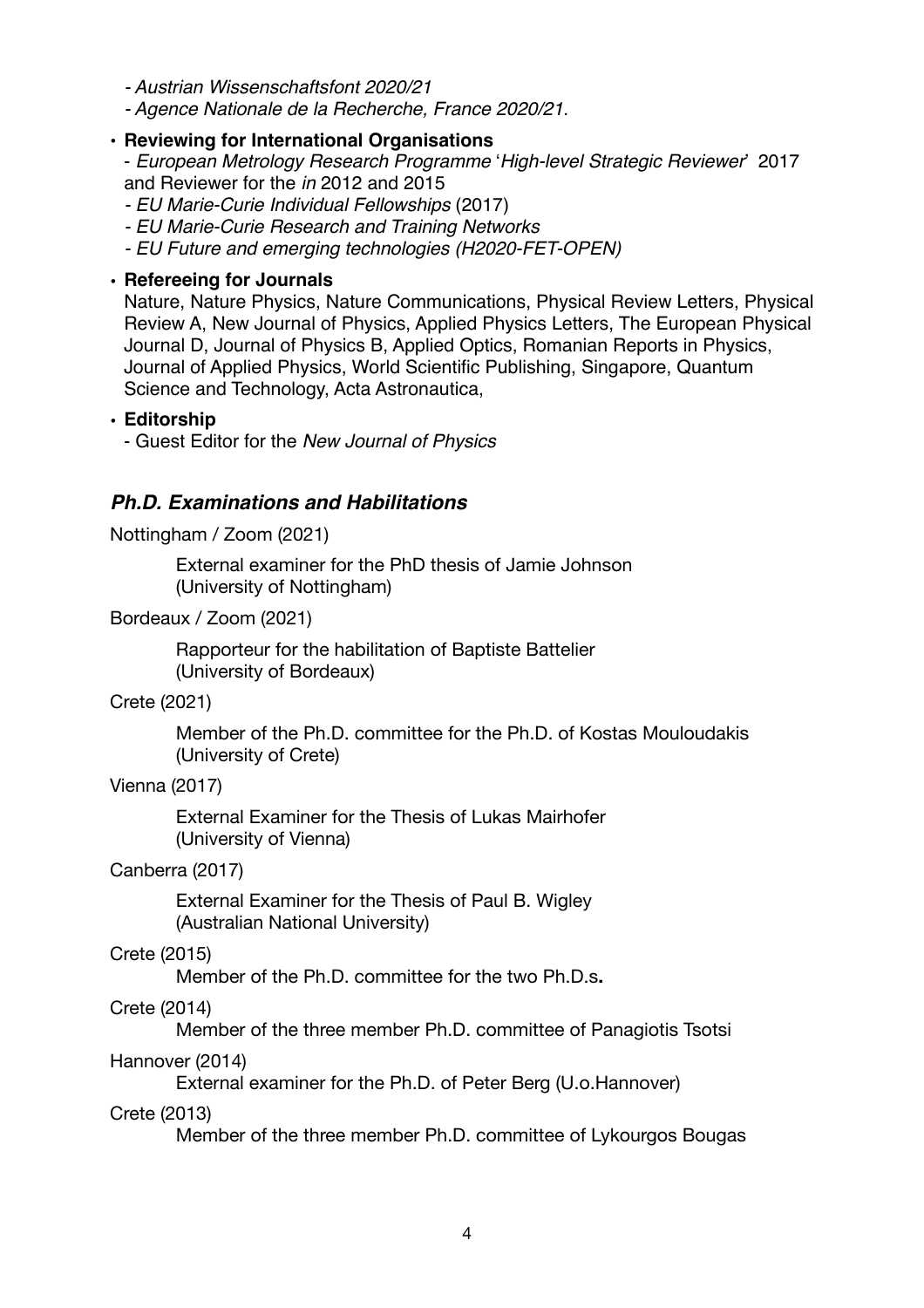Crete (2012)

Supervisor and member of the three member Ph.D. committee of Grigory Konstantinidis

#### Oxford (2011)

External Examiner of the doctorate (D.Phil.) of Ben Sherlock

#### [University for Applied Sciences Emden-Leer](http://www.fh-oow.de/index_el.php) in Germany (2011) External Examiner of the Diploma of Waldemar Deibel

#### Crete (2011)

Supervisor and member of the three member Ph.D. committee of Melina Pappa

#### Crete (2010)

Member of the Ph.D. committee for the three Ph.D.s: Dimitris Sofikitis, Giorgos Katsoprinakis, and Lukas Buchmann

#### Paris Nord (2007)

Rapporteur for the Ph.D. thesis of Olivier Morisot (U.o.Paris 13)

## *Membership in Professional Organisations*

| $2002 -$      | European and German Physical Societies         |
|---------------|------------------------------------------------|
| $2013 - 2016$ | Mediterranean Institute of Fundamental Physics |
| $1997 - 2000$ | <b>French Physical society</b>                 |

## *Thesis Supervision and Teaching Experience*

| $2005 -$                   | Supervision of<br>7 Ph.D. students (U.o.Crete)<br>7 M.Sc. (granted at U.o.Crete)<br>1 M.Sc. (granted at Cochin University Kerala, India)<br>1 Diploma (Umeå Universitet, Sweden)<br>1 Diploma (Univ. of A. Sciences Emden-Leer, Germany)<br>5 B.Sc. students (U.o.Crete) |
|----------------------------|--------------------------------------------------------------------------------------------------------------------------------------------------------------------------------------------------------------------------------------------------------------------------|
| <b>Teaching Experience</b> |                                                                                                                                                                                                                                                                          |
| 2020-2021                  | Laser Physics and Medical Lasers (BME -5)<br>Master-Level Lecture course at University of Crete<br>(Taught jointly with Prof. Papazoglou)                                                                                                                                |
| 2016-2018                  | Graduate and Undergraduate Lectures on<br>Advanced Atomic and Molecular Physics (5 ECTS)                                                                                                                                                                                 |
| 01/11/2004                 | Pieter Zeeman Prize to my diploma student Tobias<br>Tiecke for the best science diploma thesis of the<br>University at Amsterdam in the two years 2002 and<br>2003                                                                                                       |
|                            |                                                                                                                                                                                                                                                                          |

01/09/2000 – 30/09/2004 FOM-AMOLF / University of Amsterdam (Group of Prof. Walraven)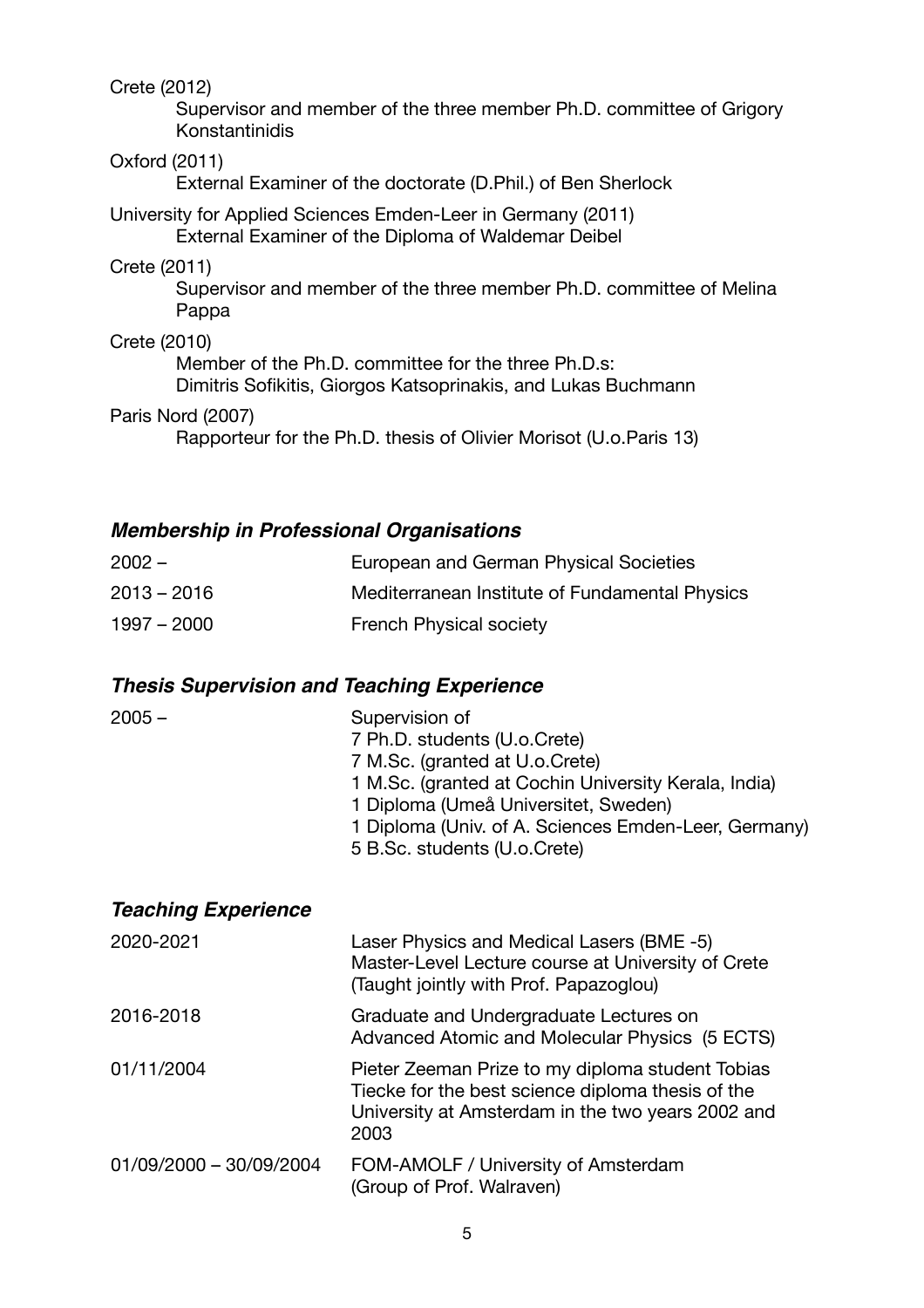|                           | Supervision of a number of trainees, diploma, and<br>Ph.D. students                                                                          |
|---------------------------|----------------------------------------------------------------------------------------------------------------------------------------------|
| 01/09/2001 - 01/09/2002   | FOM-AMOLF / University of Amsterdam<br>Official co-supervisor of a diploma student<br>'Bose Einstein condensation in a double magnetic well' |
| $01/10/1997 - 31/12/1999$ | École Normale Supérieure, Laboratoire Kastler Brossel,<br>Supervision of diploma and Ph.D. students                                          |
| 1994 - 1995               | University of Cambridge, Physics Faculty,<br>Supervision of Experimental classes II (waves)                                                  |

# *Organisation of Workshops, Conferences and Summer Schools*

| 17/05/2022 - 18/05/2022 | Co-Organiser of the workshop: STE-QUEST: An M-<br>class Cold Atom mission to probe gravity, dark matter<br>and quantum mechanics (link) @ CERN                                        |
|-------------------------|---------------------------------------------------------------------------------------------------------------------------------------------------------------------------------------|
| 23/09/2021 - 24/09/2021 | Co-Organiser: Community Workshop on Cold Atoms in<br>Space (link) @ CERN, Quantum Technologies Initiative<br>with 39 presentations and 506 participants                               |
| 15/06/2021 - 22/07/2021 | Organiser: FOMO2021 Lecture series (link)<br>A summer school for 130 PhD Students                                                                                                     |
| 22/07/2019 - 23/07/2019 | Co-Organiser: CERN Workshop on Atomic Experiments<br>for Dark Matter and Gravity Exploration Optics (link)                                                                            |
| 17/02/2019 - 20/02/2019 | <b>Organiser: Commercializing Atom Quantum</b><br>Technologies at EQTC 2019 is the first international<br>conference of the European Quantum Flagship,<br>Grenoble, France            |
| 16/04/2018 - 18/04/2018 | Organiser: Atom Quantum Technologies - Quo Vadis?<br>International Workshop with 50 participants.<br>Crete, Greece.                                                                   |
| 17/09/2018 - 22/09/2018 | Organiser: International Conference and Summer<br>School on the Frontiers of Matter-Wave Optics,<br>FOMO-2018, Crete, Greece.                                                         |
| 10/09/2016 - 21/09/2016 | Scientific Committee and Local Organiser of the<br>International Conference and Summer School on the<br>Frontiers of Matter-Wave Optics, FOMO-2016, in<br>Arcachon, Bordeaux, France. |
| 29/09/2014 - 03/10/2014 | Organiser: FOMO Summer School on Matter-Wave<br>Interferometry, in Crete.                                                                                                             |
| 06/04/2010 - 11/04/2010 | Organiser: International Conference and Summer<br>School on the Frontiers of Matter-Wave Optics,<br>FOMO-2010, in Crete.                                                              |
| 23/07/2007 - 27/07/2007 | Co-Organiser: Onassis Lectures on Physics on Bose<br><b>Einstein Condensation</b><br>Speakers: W. Ketterle, A. Aspect, M. Inguscio, T.                                                |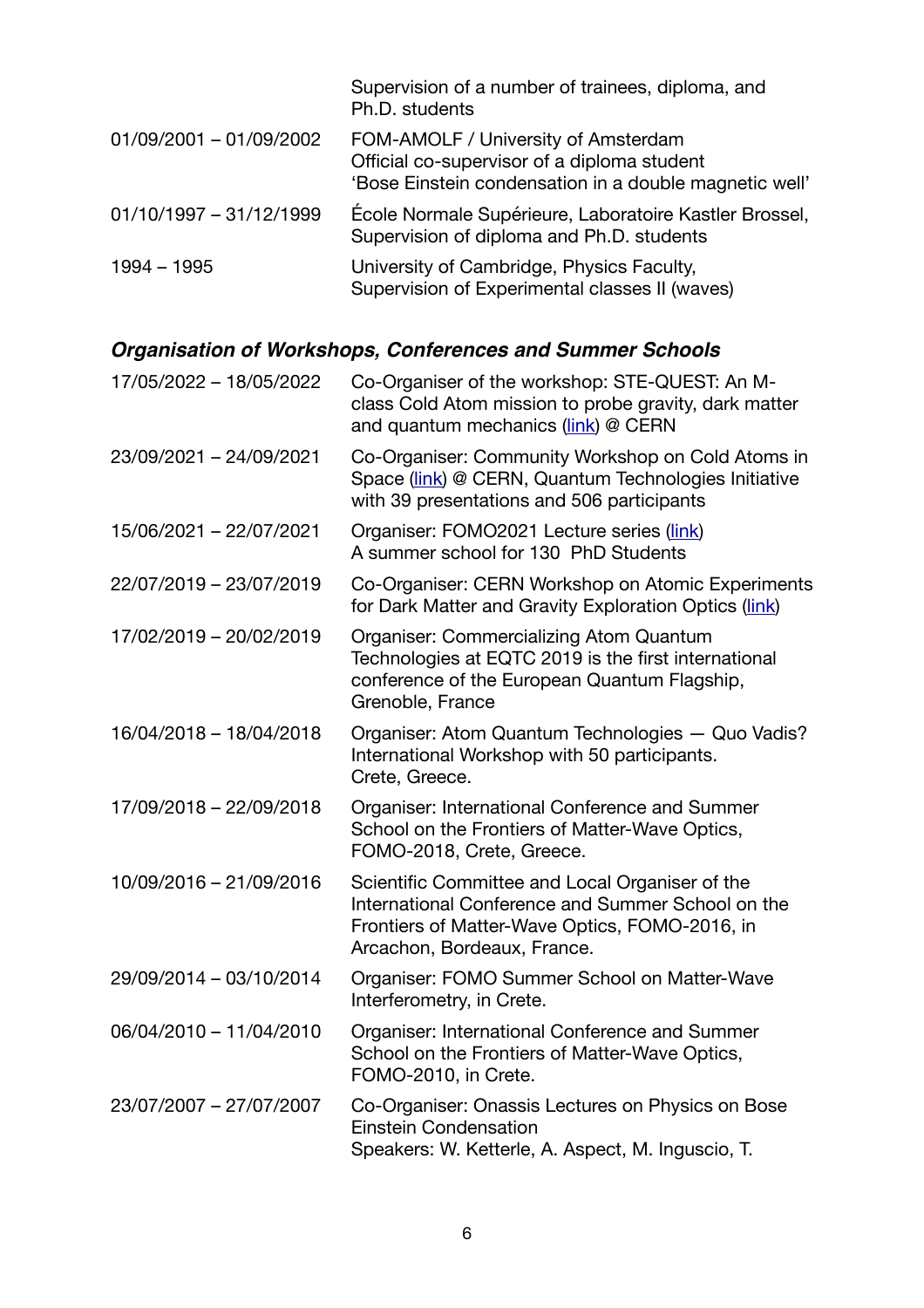|                         | Köhler, T. Pfau, C. Salomon, S. Stringari, and W. von<br>Klitzing.                                                         |
|-------------------------|----------------------------------------------------------------------------------------------------------------------------|
| 06/05/2007 - 11/05/2007 | Local Organisation Committee: European Conference<br>on Atomic and Molecular Physics European Physical<br>Society (ECAMP9) |
| 03/07/2006 - 12/07/2006 | Co-Organiser: Physics Summer School of the<br>University of Crete                                                          |
|                         |                                                                                                                            |
| <b>Outreach</b>         |                                                                                                                            |
| 01/07/2021              | Popular Article on Matterwave Optics<br>Physik in unserer Zeit 52 165--166 (2021)                                          |
| 23/11/2020              | Interview on Creta Live TV on Matterwave<br>Interferometry                                                                 |
| 21/11/2020              | Video Presentation for Reseracher's Night Online                                                                           |
| 10/06/2019              | Publications in newspapers, online journals, and online<br>TV on Matterwave Rings                                          |
| 10/09/2015              | Demonstration of single photon interferometry at the<br><b>FORTH Researcher's night</b>                                    |

## *Conference Talks and Seminars*

| (53) Athens, June 2022    | 44th Scientific Assembly of the Committee on Space<br>Research (COSPAR): Matterwave Interferometers as<br><b>Quantum Space Sensors</b>         |
|---------------------------|------------------------------------------------------------------------------------------------------------------------------------------------|
| (52) St Martin, May 2022  | Finite Temperature Non-equilibrium Superfluid Systems<br>(FINESS #7, St. Martin Germany): Manipulating<br>Matterwaves in Atomtronic Waveguides |
| (51) IESL, Apr. 2022      | Quantum Optics and Technologies in honour of Maciej<br>Lewenstein: Quantum Matterwave Optics at IESL                                           |
| (51) Hannover, Mar. 2022  | Workshop on Prospects of Quantum Bubble Physics<br>Bubble Rings (online, organized by Naceur Gaaloul)                                          |
| (50) EQTC, Nov. 2021      | European Quantum Technologies Conference (EQTC):<br><b>Quantum Matter-Waves in Wave-Guides</b>                                                 |
| (49) HPhos, Oct. 2021     | Invited Talk at the Hellenic Photonics Cluster Webinar:<br>Matterwave and Space Optics on Crete                                                |
| (48) LPhys, July 2021     | Invited Talk at The twenty-ninth annual International<br>Laser Physics Workshop (LPHYS'21): Manipulating<br><b>Matter-Waves in Wave-Guides</b> |
| (47) Abu Dhabi, June 2021 | Invited Talk at the Workshop on Atomtronics:<br>Manipulating Bose Einstein Condensates in Ring-<br>shaped Waveguides                           |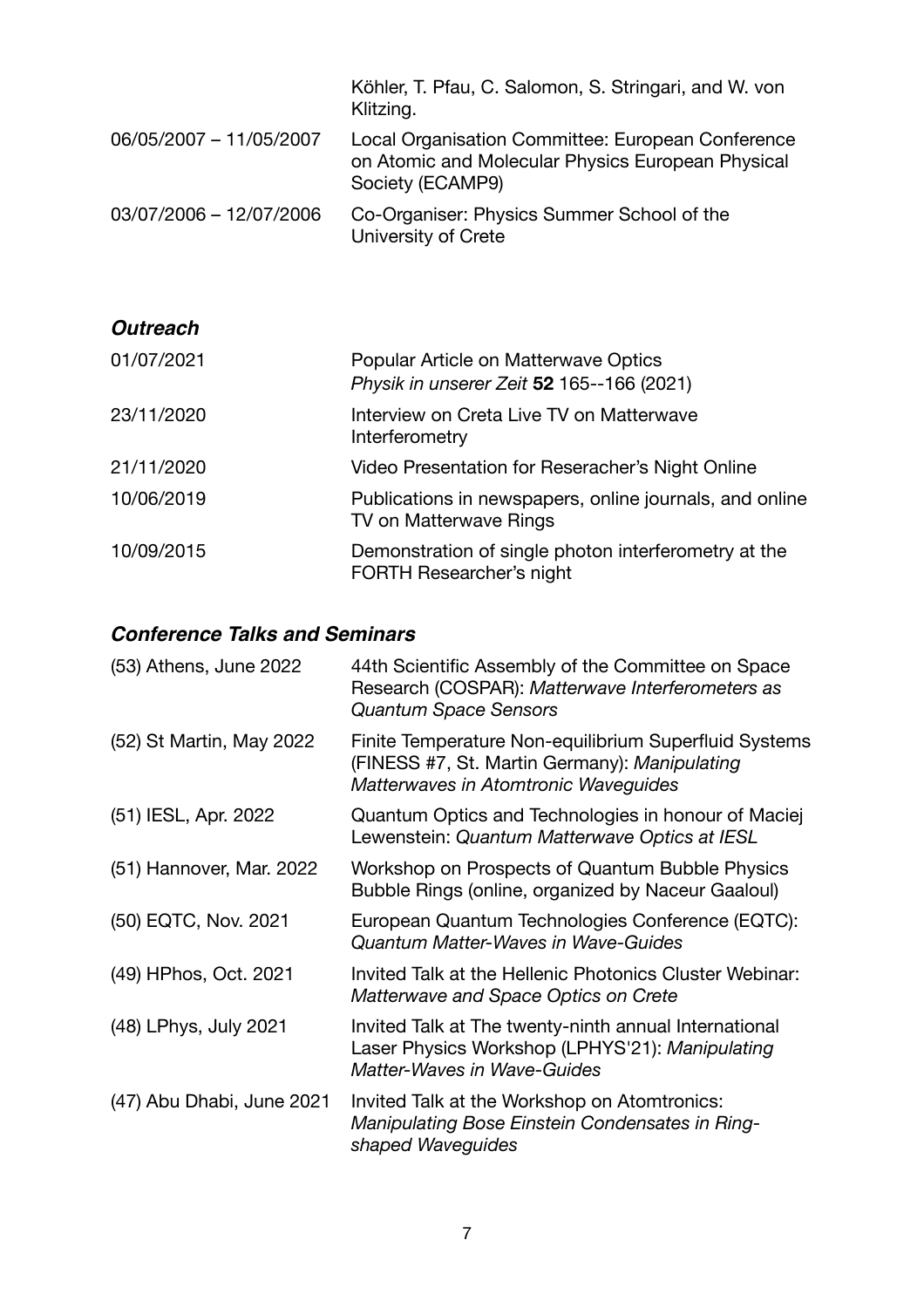| (46) Mexico, Nov. 2020    | Invited Seminar at the Quantum Information division of<br>the Mexican Physical Society (also on youtube):<br><b>Quantum Matterwave Optics</b>                                       |
|---------------------------|-------------------------------------------------------------------------------------------------------------------------------------------------------------------------------------|
| (45) Germany, Oct. 2020   | Invitation to talk at the international conference "Finite"<br>Temperature Non-Equilibrium Superfluid<br>Systems" (FINESS): Superfluidity and Conductivity in<br>Matterwave Guides. |
| (44) Obergurgl, Feb. 2020 | Invited talk at the International Conference on Quantum<br>Optics 2020, Obergurgl, Tirol, Austria<br><b>Ultrasmooth Matterwave Guides</b>                                           |
| (43) Patras, Oct. 2019    | Talk at the FORTH-Science days: Harvesting the wave-<br>nature of atoms for quantum technologies                                                                                    |
| (42) Crete, Sept. 2019    | Invited Seminar at the High-Energy Physics Seminar:<br>Matterwave Sensors for Gravitational Waves and Dark<br><b>Matter</b>                                                         |
| (41) Benasque, May 2019   | Invited plenary Talk at the Atomtronics 2019                                                                                                                                        |
| (40) Florence, April 2019 | Hot topic plenary speaker<br>at the 13th European Conference on Atoms Molecules<br>and Photons (ECAMP13)                                                                            |
| (39) Florence, April 2019 | Invited Talk at the<br>Joint ICTP/SISSA Statistical Physics Seminar:<br>Hypersonic Transport of Bose-Einstein Condensates in<br>a Neutral-Atom Accelerator Ring                     |
| (38) Chania, June 2018    | International Conference on Space Optics: Optical<br>Beam Steering on distribution boards and its<br>application for atom quantum experiments in space                              |
| (37) Heraklion, June 2018 | The 1st Panhellenic Workshop on Quantum<br>Technologies: Quantum Sensing using Ultra-Cold<br>Atoms                                                                                  |
| (36) Mykonos, Sept. 2017  | Hybrid Photonics and Materials (HPM2017)<br>Matter-Wave Interferometers                                                                                                             |
|                           | (35) Southampton, May 2017 Physics Colloquium of the University of Southampton<br>The Power of the Ultra-Cold                                                                       |
| (34) Benasque, May 2017   | Atomtronics Workshop, Benasque (Spain)<br>Coherent Waveguides, Neutral Atom Accelerators and<br><b>Clocks</b>                                                                       |
| (33) Mainz, March 2017    | German Physical Society (DPG) Spring Meeting<br>Towards atomtronic matterwave interferometry<br>(Invited 'Main Talk')                                                               |
| (32) Malta, March 2017    | Quantum Space Technologies Conference<br><b>Atom Space Technologies</b>                                                                                                             |
| (31) Spetses, June 2016   | International Workshop on Quantum Metamaterials &<br><b>Quantum Engineering</b><br>Atomtronics: Quantum Technologies based on<br><b>MatterWaves</b>                                 |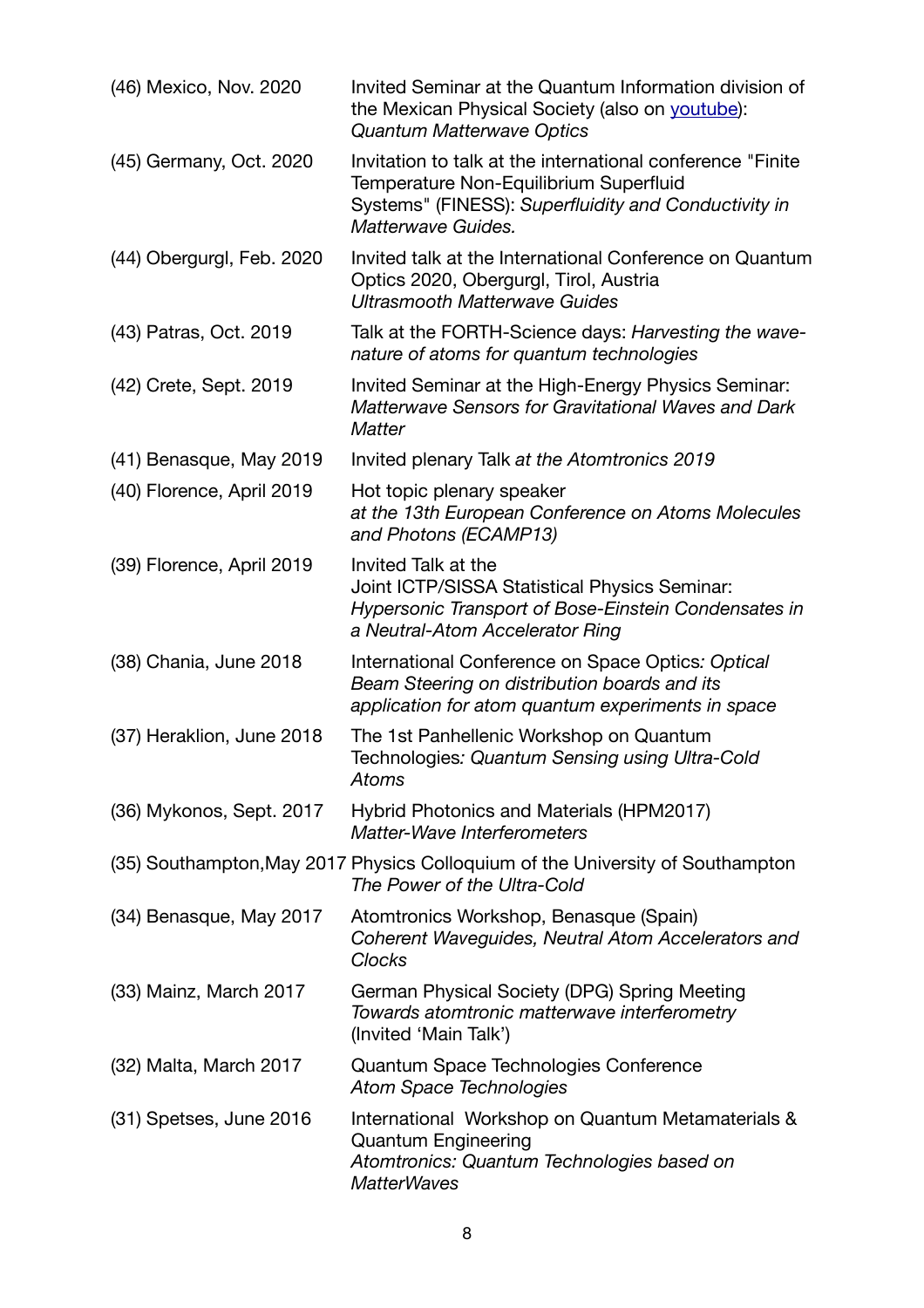|                           | (30) Les Houches, Jan 2016 "Advanced atomic sources and extreme cooling of<br>atoms and molecules: techniques and applications"<br>Ecole De Physique, Les Houches<br><b>Ultra-Smooth MatterWave Guides and Atom Lasers</b> |
|---------------------------|----------------------------------------------------------------------------------------------------------------------------------------------------------------------------------------------------------------------------|
| (29) Benasque, May 2015   | <b>Atomtronics Workshop</b><br>Ultra-Smooth magnetic matter-wave-guides                                                                                                                                                    |
| (28) Mexico, Nov. 2014    | OSA Latin America Optics & Photonics Conference<br>(LAOP) in Cancun, Mexico<br><b>Atom Lasers</b>                                                                                                                          |
| (27) Hannover, Feb. 2014  | Institute of Quantum Optics, University of Hannover<br>An ultra-high Brightness Matter Wave Laser                                                                                                                          |
| (26) Maratea, Sept. 2013  | <b>POLATOM Summerschool</b><br><b>Experimental Aspects of BEC</b>                                                                                                                                                          |
| (25) Prague, May. 2013    | 22nd International Laser Physics Workshop<br>An ultra-bright atom-laser                                                                                                                                                    |
| (24) Greece, May. 2013    | 14th Conference on Physics of Light-Matter Coupling<br>in Nanostructures (PLMCN14)<br>Ultra-bright matter-wave lasers and extremely cold<br>thermal Atom-beams                                                             |
| (23) Greece, May. 2013    | Nonlinear Schrödinger Equation: Theory and<br>Applications; an international workshop at the<br>Archimedes Center for Modeling, Analysis and<br>Computation (ACMAC)<br><b>Matter-Wave Lasers and Thermal Atom-Beams</b>    |
| (22) Grenoble, Jan. 2013  | University of Grenoble (France)<br>Breaking the Flux Limit: A novel Atom Laser using<br>Time-Dependent Adiabatic Potentials                                                                                                |
|                           | (21) Cambridge, Sept. 2012 Conference on Cold Atoms, Semiconductor Polaritons<br>and Nanoscience POLATOM2012<br>A novel Atom Laser                                                                                         |
| (20) Cambridge, Nov. 2011 | AMOP Seminar of the Cavendish Laboratories<br>University of Cambridge<br>Just a few atoms: Imaging Matter-Waves                                                                                                            |
| (19) Oxford, Nov. 2011    | Atomic and Laser Physics seminar<br><b>Oxford University</b><br>Atom Imaging of Free Matter-Waves What are the<br>limits?                                                                                                  |
| (18) Sarajevo, Jul. 2011  | 21st International Laser Physics Workshop:<br>Seminar on Physics of Cold Trapped Atoms<br>Imaging Ultra-Low Atom Numbers for Matter-Wave<br>Optics                                                                         |
| (17) Crete, May. 2011     | Conference on Cold Atoms, Semiconductor Polaritons<br>and Nanoscience POLATOM2011<br>Imaging atoms for matter-wave interferometry                                                                                          |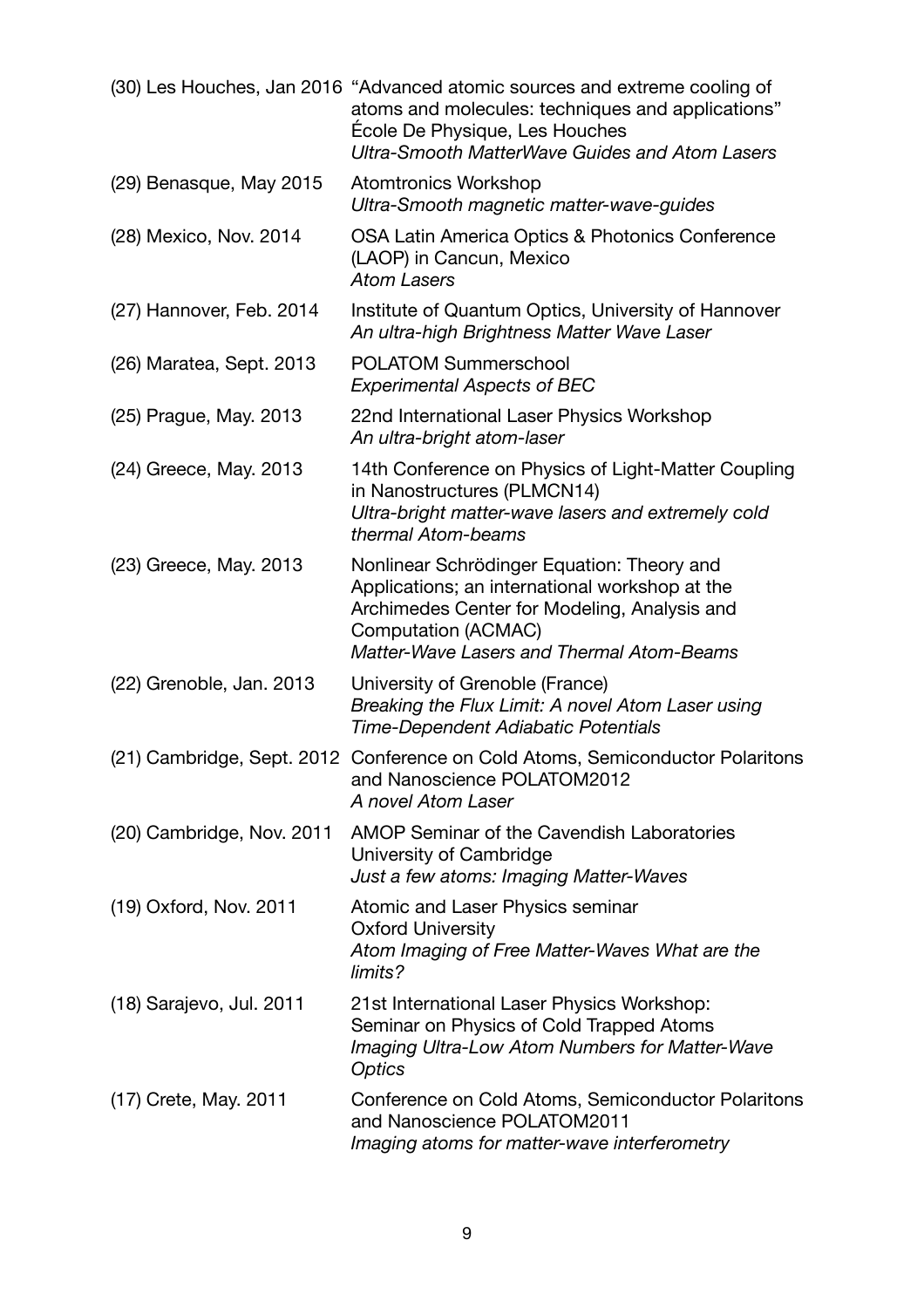| (16) Austria, March. 2011  | International Conference on the Frontiers of Matter-<br><b>Wave Optics FOMO2011</b><br>Atom imaging at the limits                                                                                                        |
|----------------------------|--------------------------------------------------------------------------------------------------------------------------------------------------------------------------------------------------------------------------|
| (15) Athens, May. 2009     | Physics Seminar of the University of Athens:<br><b>Bose-Einstein Condensation:</b><br>Quantum Physics close to absolute Zero                                                                                             |
| (14) Crete, Oct. 2007      | Engineering, Manipulation and Characterization<br>of Quantum States of Matter and Light: EMALI<br><b>Time-Averaged Adiabatic Potentials</b>                                                                              |
| (13) Heraklion, Jul. 2006  | 18th Summer School on Physics:<br><b>Bose Einstein Condensation</b>                                                                                                                                                      |
| (12) Berkeley, Oct. 2005   | Finalist at the Young Scholars' Competition in the<br>honour of Charles Townes, Berkeley University:<br><b>Guided Matterwave Interferometry</b>                                                                          |
| (11) Kyoto, July 2005      | Laser Spectroscopy Workshop LPHYS'05<br>Novel Coherent Matter-Wave Guides for BEC<br>interferometers                                                                                                                     |
|                            | (10) Dresden, October 2004 International workshop on Mesoscopic Phenomena in<br>Ultracold Matter: From Single Atoms to Coherent<br>Ensembles: TAP's TOP's and quantum interference:<br>Physics with novel magnetic traps |
| (9) Amsterdam, April 2004  | Prof. Klein Colloquium, University of Amsterdam<br><b>Cold Collisions: Hitting Condensates Hard</b>                                                                                                                      |
| (8) Crete, December 2003   | <b>ITE-FORTH research seminar</b><br><b>Hydrodynamic BEC and novel Traps</b>                                                                                                                                             |
| (7) Hamburg, August 2003   | 12th annual international Laser Physics Workshop:<br>Quench-cooled quantum gasses                                                                                                                                        |
| (6) Heidelberg, April 2003 | Quantum Optics, Atomic and Neutron Physics Seminar<br>Bose-Einstein condensation in a hydrodynamic thermal<br>cloud                                                                                                      |
| (5) Hamburg, May 2003      | Colloquium of the Institute for Laser-Physics, Hamburg<br>Bose-Einstein condensation in a hydrodynamic thermal<br>cloud                                                                                                  |
| (4) Lunteren, Sept. 2002   | 7th International Workshop on Atom Optics and<br>Interferometry: Formation of nonequilibrium Bose-<br>Einstein condensates in elongated magnetic traps                                                                   |
| (3) Lunteren, Nov. 2000    | Plenary talk at the meeting of the atom and molecular<br>physics division of the Dutch physical society:<br>Tuning whispering gallery modes: towards optical<br><b>CQED</b> with microspheres                            |
| (2) Heidelberg, March 1999 | Plenary talk at the conference of the Deutsche<br>Physikalische Gesellschaft (DPG):<br>A very low threshold Er3+ microsphere laser                                                                                       |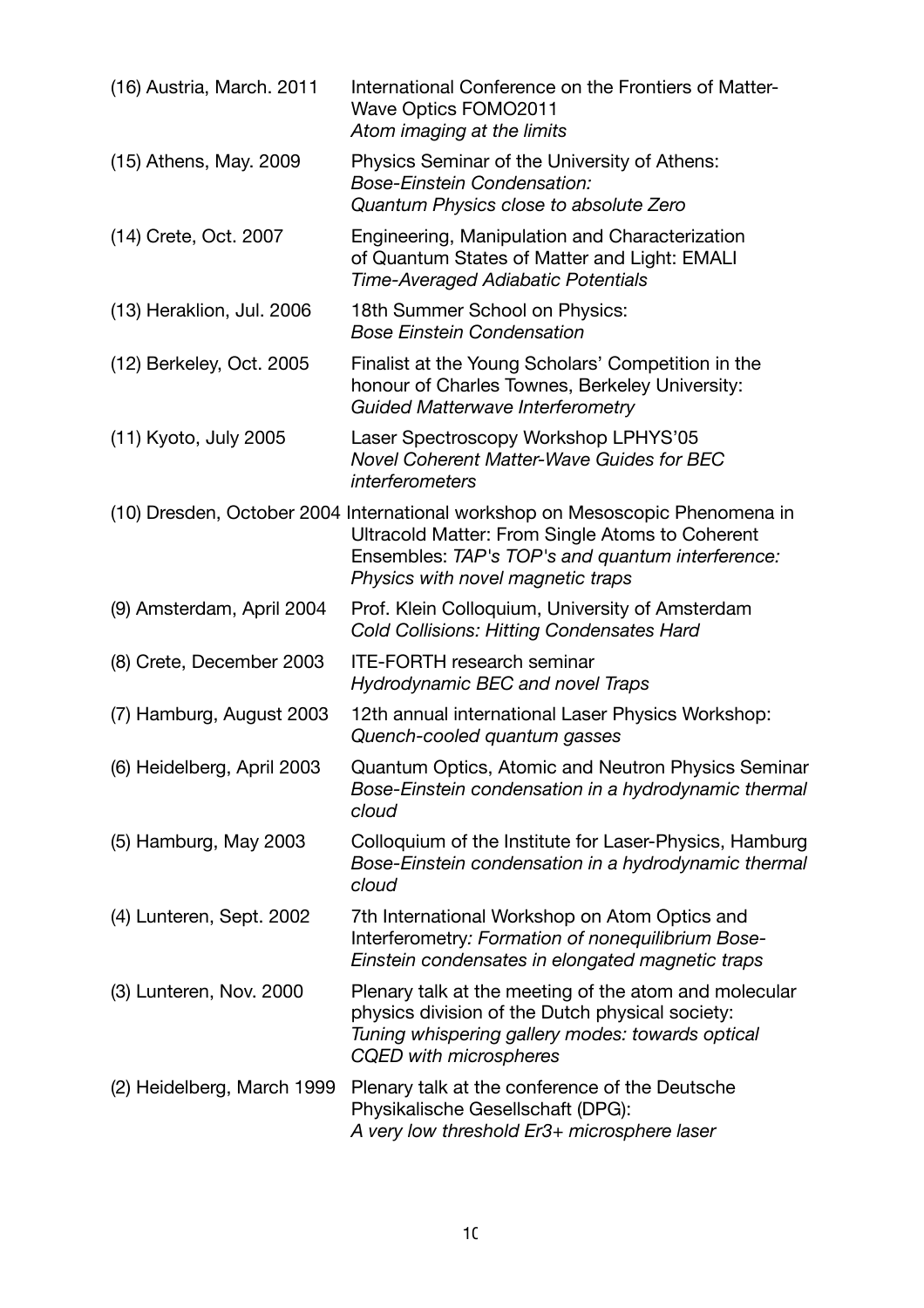(1) Garching, February 1999: Max-Plank Institut für Quantenoptik: *Microspheres and Microlasers: Towards the strong coupling regime* 

## *Patents*

(1) V. Bolpasi and W. von Klitzing *A double-passed injection locked tapered laser amplifier* (Greek patent 2011)

## *Peer-reviewed publications*

- (31) Saurabh Pandey, Hector Mas, Giannis Drougakis, Premjith Thekkeppatt, Vasiliki Bolpasi, Georgios Vasilakis, Konstantinos Poulios, and Wolf von Klitzing *Hypersonic Bose–Einstein condensates in accelerator rings*  Nature ([doi.org/10.1038/s41586-019-1273-5](http://doi.org/10.1038/s41586-019-1273-5))
- (30) A. Roussou, J. Smyrnakis, M. Magiropoulos, N. K. Efremidis, W. von Klitzing, and G. M. Kavoulakis *Fragility of the bosonic Laughlin state*  Physical Review A **99** (2019) [\(Link](https://doi.org/10.1103/PhysRevA.99.053613))
- (29) Saurabh Pandey, Hector Mas, Giannis Drougakis, Kostas G. Mavrakis, Mikis Mylonakis, Georgios Vasilakis, Vasiliki Bolpasi, and Wolf von Klitzing *Antireflection coated semiconductor laser amplifier for Bose-Einstein condensation experiments*  AIP Advances **8:9** 095020 (2018) [\(Link](https://doi.org/10.1063/1.5047839))
- (28) Mikis Mylonakis, Saurabh Pandey, Kostas G. Mavrakis, Giannis Drougakis, Georgios Vasilakis, Dimitris G. Papazoglou, and Wolf von Klitzing *Simple precision measurements of optical beam sizes* Applied Optics **57:33** 9863 (2018) [\(Link\)](http://dx.doi.org/10.1364/AO.57.009863)
- (27) P Navez, S Pandey, H Mas, K Poulios, T Fernholz, and W von Klitzing *Matter-wave interferometers using TAAP rings New Journal of Physics* **18:7** 075014 (2016) ([Link\)](http://dx.doi.org/10.1088/1367-2630/18/7/075014)
- (26) V. Bolpasi, W. von Klitzing *Adiabatic Potentials and Atom Lasers* Rom. Rep. Phys. **67** 295 (2015). ([link](http://rrp.infim.ro/2015_67_1.html)) ([pdf](http://www.bec.gr/publication/images/2015/15RRMP%20Adiabatic%20Potentials%20And%20Atom%20Lasers.pdf))
- (25) V. Bolpasi, N.K. Efremidis, M. J. Morrissey, P. Condylis, D. Sahagun, M. Baker, W. von Klitzing *An ultra-bright atom laser* New Journal of Physics **16**: 033036 (2014) ([link\)](http://dx.doi.org/10.1088/1367-2630/16/3/033036) *Selected by the Editors for the "Highlights of 2014" collection of the New Journal of Physics*
- (24) D. Saharan, V. Bolpasi, and W. von Klitzing *A Simple and Highly Reliable Laser System for Cold Atom Experiments* Optics Communications **290** 110-114 (2013) [\(link](http://dx.doi.org/10.1016/j.optcom.2012.10.013))
- (23) Markus Arndt, Aigars Ekers, Wolf von Klitzing, and Hendrik Ulbricht *Focus on Matterwave Interferometry*, New Journal of Physics **14** 125006 (2012) [\(link](http://dx.doi.org/10.1088/1367-2630/14/12/125006))

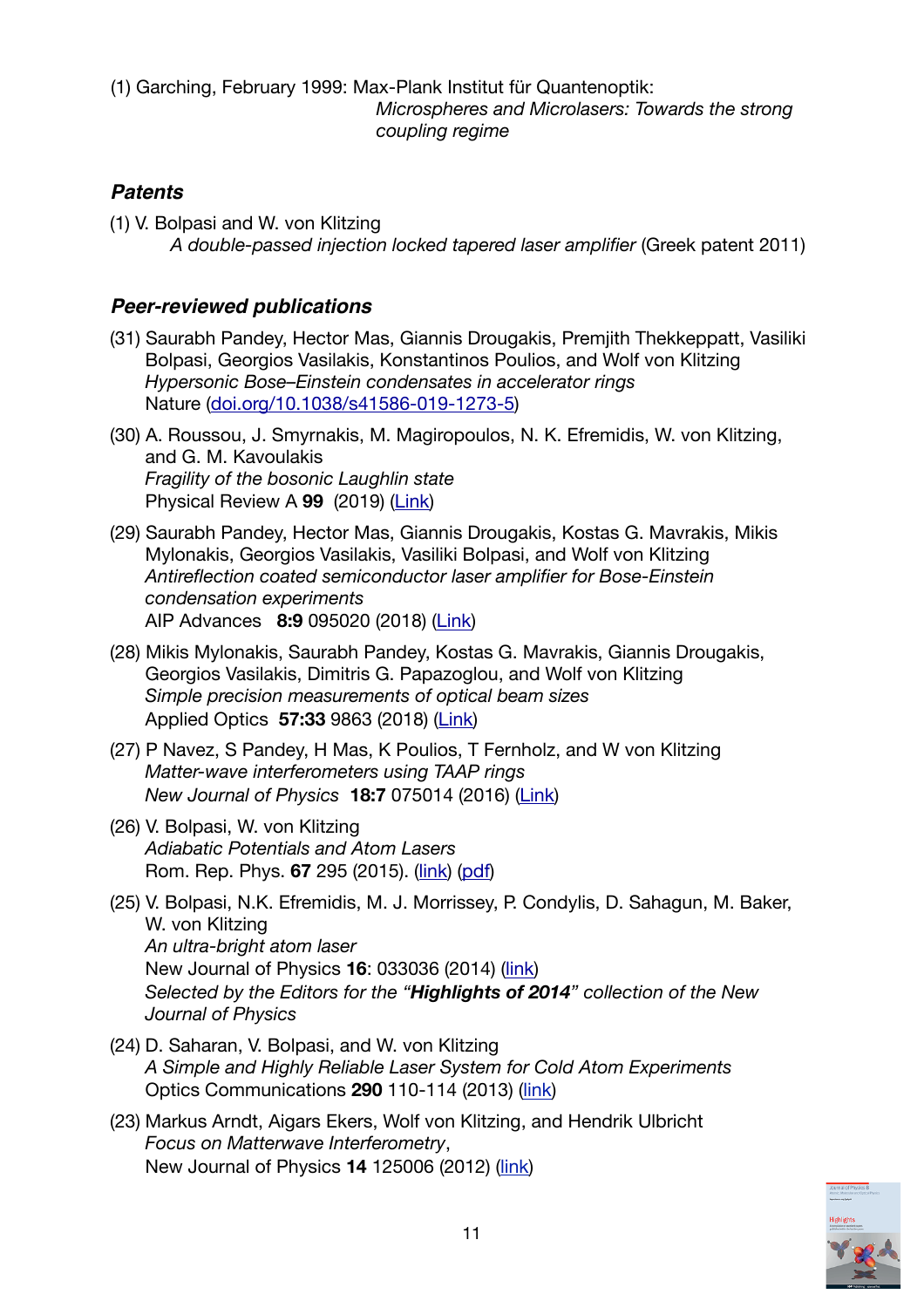- (22) V. Bolpasi, J. Grucker, M. J. Morrissey, and W. von Klitzing *Gradient-Cancelling Ioffe-Pritchard trap for Bose-Einstein Condensation experiments* Journal of Physics B **45:23** 235301 (2012) [\(link](http://dx.doi.org/10.1088/0953-4075/45/23/235301)) *Selected by Editorial Board of Journal of Physics B as Highlight of the Year 2012* [\(link\)](http://iopscience.iop.org/0953-4075/page/Highlights%20of%202012)
- (21) G.O. Konstantinidis, M. Pappa, G. Wikström, P.C. Condylis, M. Baker, O. Morizot, and W. von Klitzing *Absolute Atom Number Calibration in Absorption Imaging at Ultra-Low Atom Numbers* Cent. Europ. J. Phys. **1-5** (2012) [\(link](http://dx.doi.org/10.2478/s11534-012-0108-x))
- (20) L. Bougas, G.E. Katsoprinakis, W. von Klitzing, J. Sapirstein, and T. P. Rakitzis *Cavity-Enhanced Parity-Nonconserving Optical Rotation in Metastable Xe and Hg* Physical Review Letters **108** 210801 (2012) [\(link](http://dx.doi.org/10.1103/PhysRevLett.108.210801)) (selected for [Editors' Suggestions](http://prl.aps.org/edannounce/PhysRevLett.98.010001))
- (19) M. Pappa, P.C. Condylis, G.O. Konstantinidis, V. Bolpasi, A. Lazoudis, O. Morizot, D. Sahagun, M. Baker, W. von Klitzing *Ultra-Sensitive Atom Imaging for Matter-Wave Optics An invited article for the Focus Issue on Matter-Wave Optics* New Journal of Physics **13:11** 115012 (2011) ([link](http://dx.doi.org/10.1088/1367-2630/13/11/115012))
- (18) V. Bolpasi and W. von Klitzing *Double-pass tapered amplifier diode laser with an output power of 1W for an injection power of only 200 μW* Review of Modern Instruments **81** 113108 (2010) ([link\)](http://dx.doi.org/10.1063/1.3501966)
- (17) I. Lesanovsky and W. von Klitzing *Time-Averaged Adiabatic Potentials: Versatile traps and waveguides for ultracold quantum gases* Physical Review Letters **99** 083001 (2007) ([link\)](http://dx.doi.org/10.1103/PhysRevLett.99.083001)
- (16) I. Lesanovsky and W. von Klitzing *Spontaneous Emergence of Angular Momentum Josephson Oscillations in Coupled Annular Bose-Einstein Condensates*  Physical Review Letters **98** 050401 (2007) ([link\)](http://dx.doi.org/10.1103/PhysRevLett.98.050401)
- (15) Ch. Buggle, J. Leonard, W. von Klitzing and J.T.M. Walraven *Bose-Einstein condensates studied with a linear accelerator.*  Laser Spectroscopy, E.A. Hinds, A. Ferguson and E. Riis (Eds.), **199-206**, World Scientific, Singapore (2005)
- (14) Ch. Buggle, P. Pedri, W. von Klitzing, and J.T.M. Walraven *Shape oscillations in nondegenerate Bose gases: Transition from the collisionless to the hydrodynamic regime.*  Physical Review A **72**, 043610 (2005) ([link\)](http://dx.doi.org/10.1103/PhysRevA.72.043610)
- (13) Ch. Buggle, J. Leonard, W. von Klitzing, and J.T.M. Walraven *Interferometric Determination of the s and d-Wave Scattering Amplitudes in Rb-87* Physical Review Letters **93**, 173202 (2004) [\(link\)](http://dx.doi.org/10.1103/PhysRevLett.93.173202)



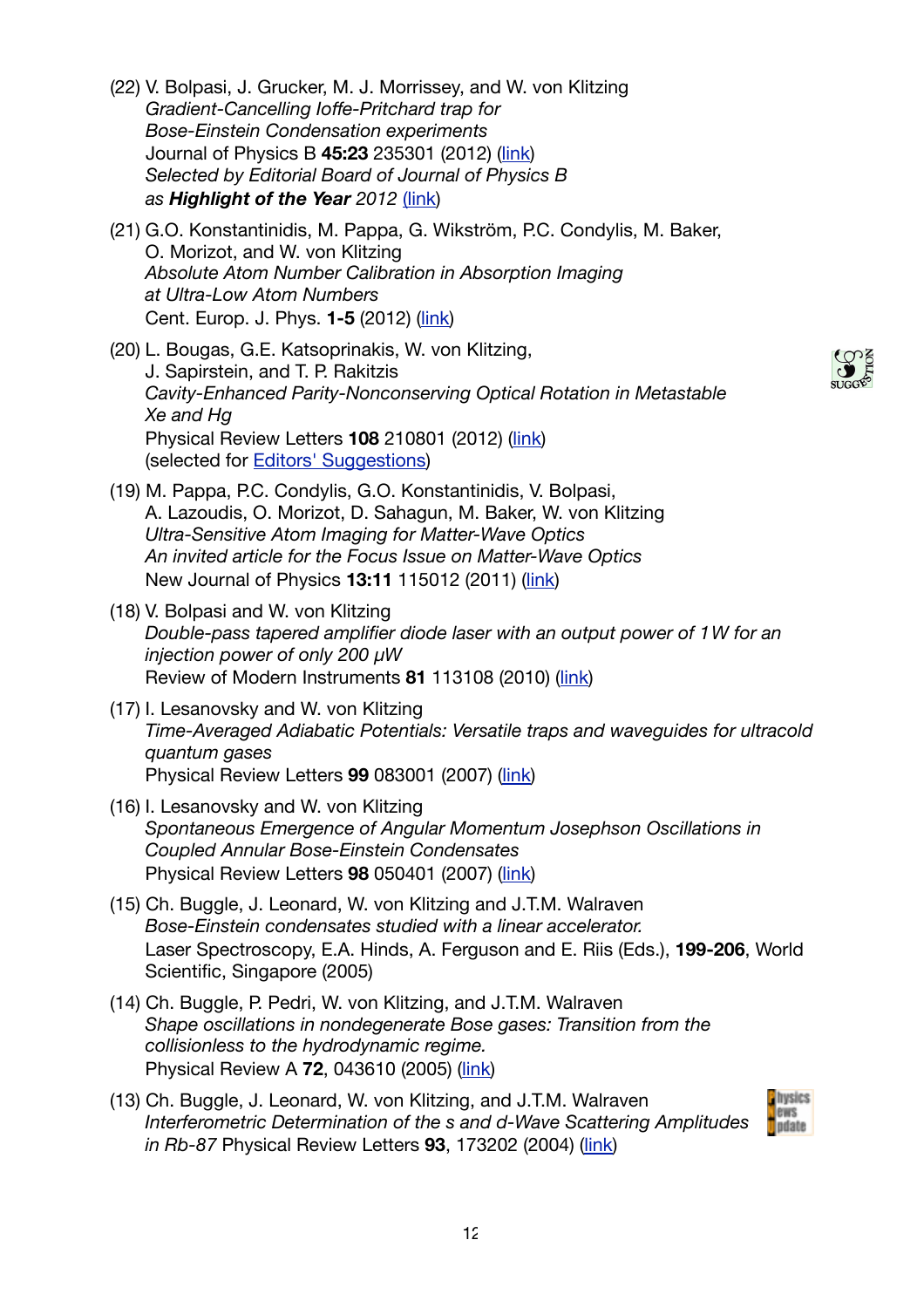Reviewed in: [Kennislink](http://www.kennislink.nl) (5. Nov. 2005), [FOM niews](http://www.fom.nl/nieuws/oznieuws2004/04kortoz08.html) and [Physics News Update](http://www.aip.org/pnu/2004/split/707-1.html) (#707)

- (12) Ch. Buggle, I. Shvarchuck, W. von Klitzing, and J.T.M. Walraven *Hydrodynamic clouds and Bose-Einstein condensation*  Journal De Physique IV **116**, 211-217 (2004) [\(link\)](http://dx.doi.org/10.1051/jp4:2004116008)
- (11) S. Stry, L. Hildebrandt, J.R. Sacher, Ch. Buggle, M. Kemmann, and W. von Klitzing *Compact tuneable diode laser with diffraction-limited 1 Watt for atom cooling and trapping* SPIE: High-Power Diode Laser Technology and Applications II -- Volume **5336** (2004) ([link](http://dx.doi.org/10.1117/12.525059))
- (10) T.G. Tiecke, M. Kemmann, Ch. Buggle, I. Shvarchuck, W. von Klitzing, and J.T.M. Walraven *Bose-Einstein Condensation in a magnetic double-well potential*  Journal of Optics B (special issue on Cold Atoms), **5** S119-S123 (2003) ([link\)](http://dx.doi.org/10.1088/1464-4266/5/2/368) *("One of the most downloaded articles of the Journal of Optics in 2003")*
- (9) I. Shvarchuck, Ch, Buggle, D.S. Petrov, M. Kemmann, T.G. Tiecke, W. von Klitzing, G.V. Shlyapnikov, and J.T.M. Walraven *Focusing of Bose-Einstein condensates in free flight*  in Interactions in Ultracold Gases: From Atoms to Molecules, Matthias Weidemuller & Claus Zimmermann (Editors), J. Wiley, New York (2003) ([link\)](http://books.google.gr/books?id=OAhXN7iLlK4C&lpg=PA415&ots=OLn-59uFw7&dq=Focusing%20of%20Bose-Einstein%20condensates%20in%20free%20flight%20%E2%80%A8in%20Interactions%20in%20Ultracold%20Gases:%20From%20Atoms%20to%20Molecules,%20Matthias%20Weidemuller&pg=PA415%23v=onepage&q&f=false)
- (8) I. Shvarchuck, C. Buggle, D. S. Petrov, M. Kemmann, W. von Klitzing, G. V. Shlyapnikov and J. T. M. Walraven *Hydrodynamic behavior in expanding thermal clouds of Rb-87*  Physical Review A **68** 063603 (2003) [\(link](http://dx.doi.org/10.1103/PhysRevA.68.063603))
- (7) I. Shvarchuck, Ch. Buggle, D.S. Petrov, K. Dieckmann, M. Zielonkovski, M. **BWS** Kemmann, T.G. Tiecke, W. von Klitzing, G.V. Shlyapnikov, and J.T.M. **n** pdate Walraven *Bose-Einstein condensation into non-equilibrium states studied by condensate focusing* Physical Review Letters 89-27, 270404 (2002) ([link](http://dx.doi.org/10.1103/PhysRevLett.89.270404)) Public Reviews: [Physics News Update](http://www.aip.org/pnu/2003/split/620-2.html) (#620)
- (6) Wolf von Klitzing, Romain Long, Vladimir S. Ilchenko, Jean Hare, and Valérie Lefèvre-Sequin *Tunable whispering gallery modes for spectroscopy and CQED experiments*  New Journal of Physics **3**, 14.1-14.14 (2001) ([link](http://dx.doi.org/10.1088/1367-2630/3/1/314))
- (5) Wolf von Klitzing, Romain Long, Vladimir S. Ilchenko, Jean Hare, and Valérie Lefèvre-Seguin *Frequency tuning of the whispering-gallery modes of silica microspheres for cavity quantum electrodynamics and spectroscopy*  Optics Letters **26:3** 166-168 (2001) ([link\)](http://dx.doi.org/10.1364/OL.26.000166)
- (4) Wolf von Klitzing, E. Jahier, R. Long, F. Lissillour, V. Lefèvre-Seguin, J. Hare, J.- M. Raimond, S. Laroche *Very low threshold green lasing in microspheres by up-conversion of IR photons* Journal of Optics B **2** 204–206 (2000) [\(link](http://dx.doi.org/10.1088/1464-4266/2/2/324))